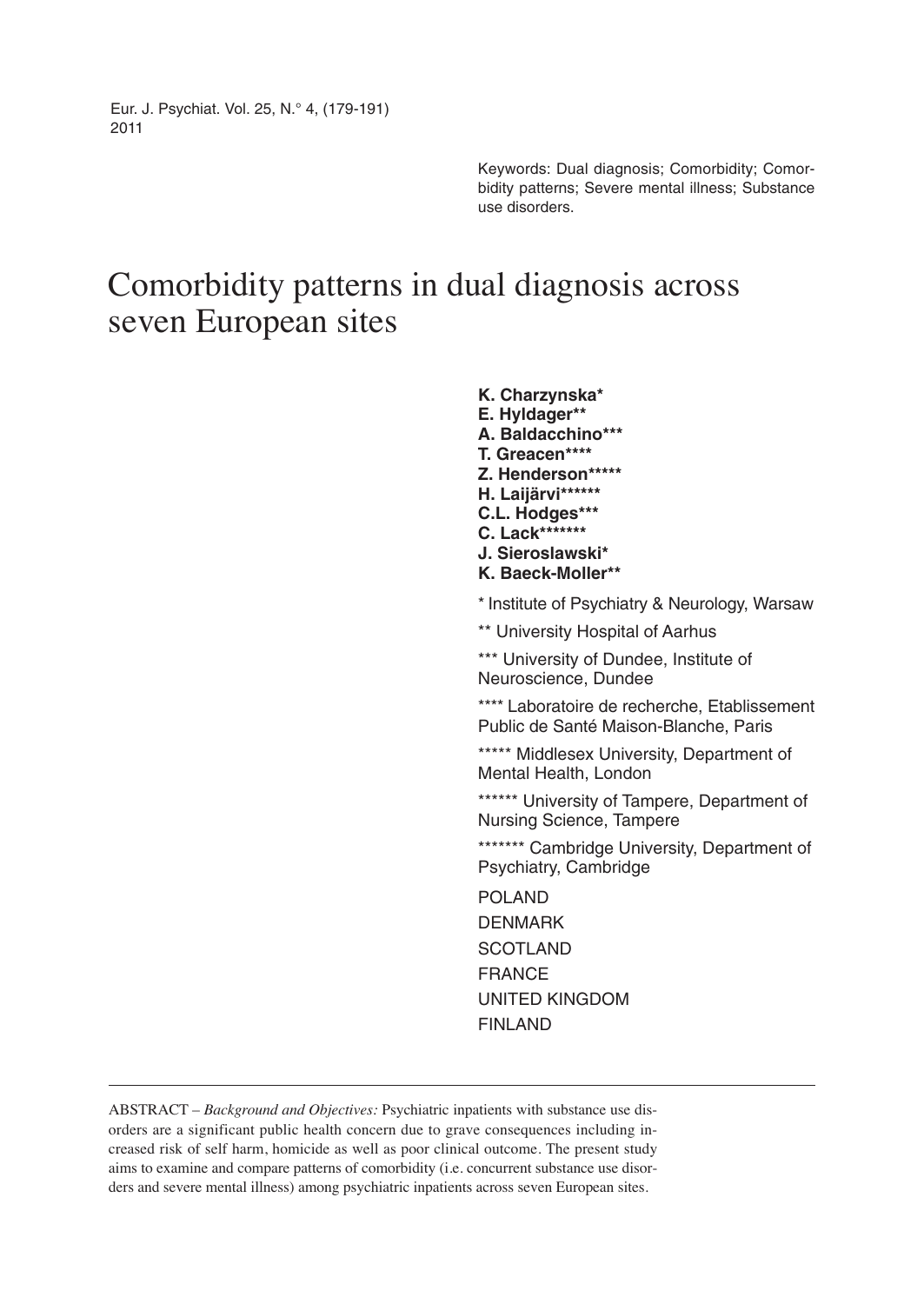#### 180 K. CHARZYNSKA ET AL.

*Methods:* 352 patients were included consecutively from psychiatric inpatients units at 7 European sites and interviewed with the Mini- International Neuropsychiatric Interview and the European version of the Addiction Severity Index questionnaires. For analysis the psychiatric diagnostic groups were organized into broader categories.

*Results:* Concurrent alcohol use disorder and mood disorder was found to be the most prevalent comorbidity pattern (30.8%) across Europe. Alcohol or drug use disorder combined with mood disorder was most prevalent among females and in the older age group whereas mixed substance use and psychosis was more frequent among males and younger participants. Finally, differences in comorbidity patterns were found at different European sites.

*Conclusions:* The prevalence of different comorbidity patterns varied across European clinical settings. Significant differences between comorbidity subgroups were found with regard to age and gender.

Received: 5 March 2010 Revised: 23 March 2011 Accepted: 23 March 2011

## **Introduction**

Results from the Epidemiologic Catchment Area (ECA) project show that, compared to the general population, individuals treated in psychiatric settings have significantly higher odds of having comorbid substance use disorders<sup>1</sup>. Studies report that 20-75% of psychiatric patients have concomitant substance use disorders<sup>2-5</sup>, with high rates specific to inpatients. Dixon *et al.* find that 48% of consecutively admitted psychotic inpatients received diagnoses of either drug or alcohol abuse or dependence<sup>6</sup>. Alcohol is the most frequently used substance, followed by cannabis, cocaine and hallucinogens, respectively. Polydrug use, the use of at least two substances simultaneously, is also very prevalent. Study conducted among psychiatric inpatients of a large hospital showed that approximately 30% of the patients were found to be polydrug users<sup>7</sup>.

A study of treatment seeking patients with severe mental illness in south London reports that young male subjects are at higher risk of having substance misuse problems2,3. Furthermore psychiatric patients with concomitant substance use disorders are more likely to have a low educational level<sup>8</sup>, single marital status and be unemployed<sup>8</sup> as well as homeless<sup>9</sup>. They are also at increased risk of suicide/self harm and homicide<sup>10</sup> and poor clinical outcome<sup>11,12</sup> with associated higher costs of care $13,14$ .

Due to these grave consequences, psychiatric inpatients with substance use disorders are a significant public health concern which needs greater awareness and further investigation. Most information on prevalence and patterns of substance abuse in patients with severe mental illness is primarily derived from individual studies looking at specific study populations in North America and England. The current study explores these issues in a trans- European sample of adult psychiatric inpatients with the following two main aims:

1. To examine and compare patterns of comorbidity among inpatients in psychiatric settings across seven European sites;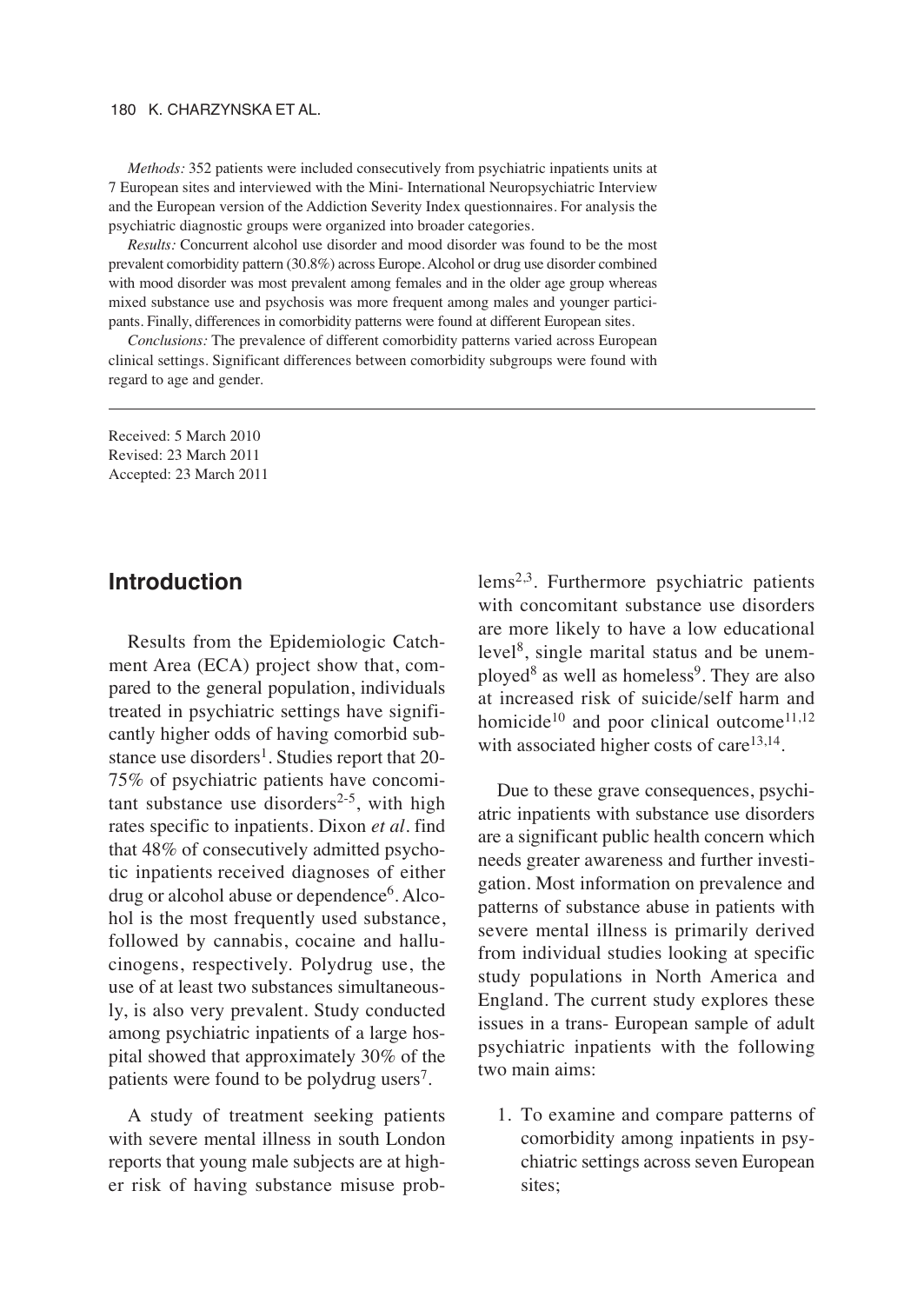2. To examine and compare characteristics of subgroups of psychiatric inpatients with comorbid substance use disorders across these seven European sites

ethics approval was individually obtained by study partners at their relevant local ethics committees.

## **Method**

#### Design and setting

The ISADORA study was designed to describe and compare comorbidity, service use of and service provision for patients with dual diagnosis (mental illness with concurrent substance abuse) in seven European psychiatric settings. Data was collected from inpatient psychiatric departments and specialized dual diagnosis inpatient wards at: Aarhus, Denmark; Paris, France; Tampere, Finland; Dundee, Scotland; Warsaw, Poland; London and Cambridge, England. Within each setting on-site psychiatrists identified potential study participants and referred them for initial screening for substance use disorders. Screening was performed by trained researchers at least 48 after admission to allow for a drug use side effects to disappear. Patients meeting inclusion criteria were informed about the study and asked to give written consent. Research

## **Material**

For the purpose of the current article data from selected parts of the Mini International Neuropsychiatric Interview (M.I.N.I., version  $5.0$ , DSM-IV)<sup>15</sup> and from the European Addiction Severity Index (EuropASI, European adaptation)<sup>16</sup> were used. M.I.N.I is a structured psychiatric interview for multicenter clinical trials and EuropASI is a semistructured instrument which covers the following areas: medical, employment/support, drug and alcohol use, legal, family/social, and psychiatric.

## **Subjects**

A total of 352 patients consecutively admitted to inpatient psychiatric departments and specialized dual diagnosis inpatient wards were included in the study.

| Table 1<br>Sample size (n) |           |    |    |    |    |    |                                                        |    |
|----------------------------|-----------|----|----|----|----|----|--------------------------------------------------------|----|
|                            | All sites |    |    |    |    |    | Aarhus Paris Tampere Dundee Warsaw Middlesex Cambridge |    |
| Sample size                | 352       | 50 | 50 | 52 | 50 | 50 | 50                                                     | 50 |

All participants were recruited from catchment area of approximately 200,000 inhabitants which was defined individually within the study setting administrative regions. The inclusion criteria specified an age range of between 18 and 65 years with an ICD-10 diagnosis of schizophrenia, schi zotypal and delusional disorders (F20.0 - F20.9) or mood disorders (F30 - F33.9) combined with at least one ICD-10 diagnosis of mental and behavioral disorders due to psychoactive substance use (F10-19), ex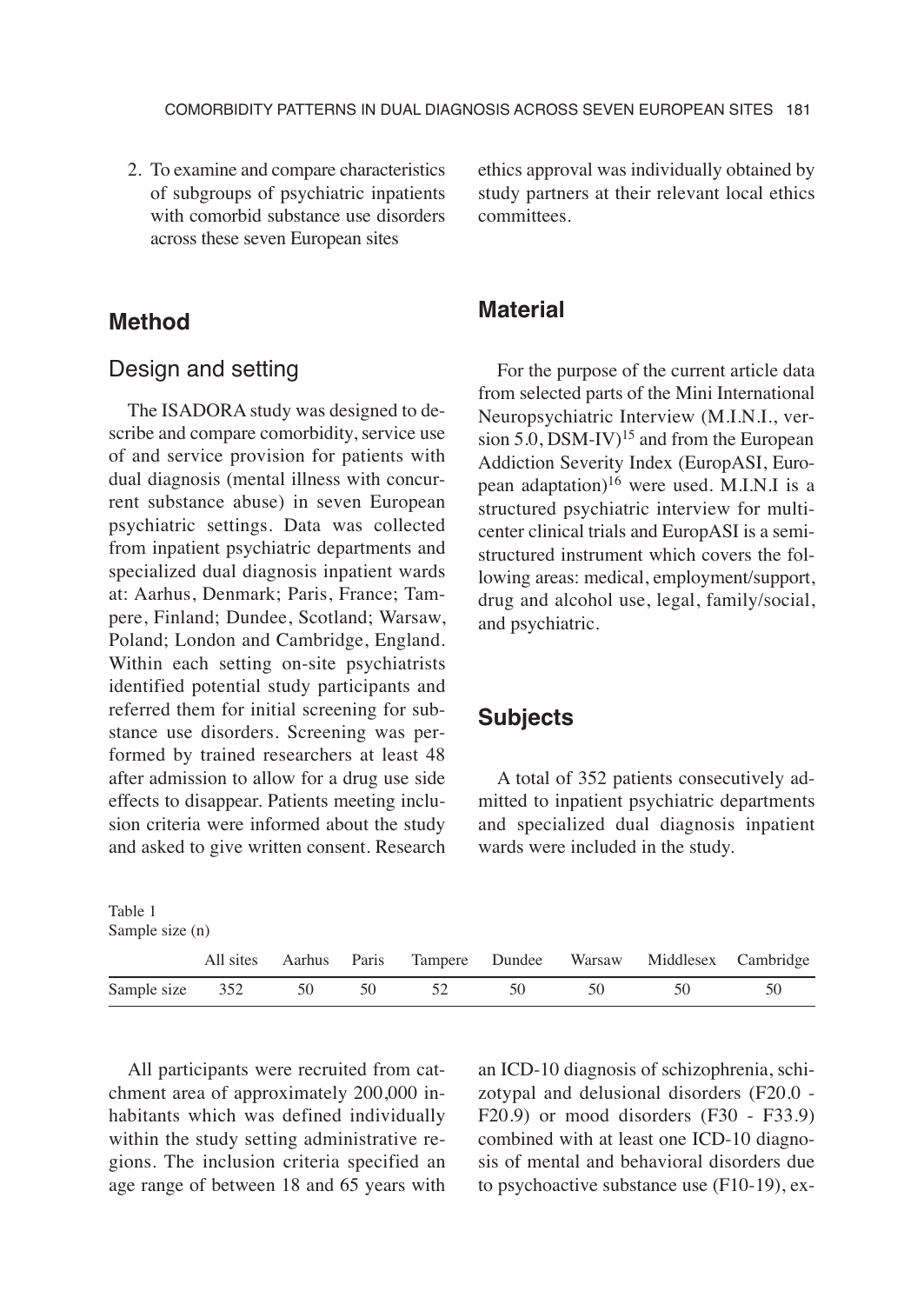cluding F17 which is mental and behavioral disorders due to use of tobacco.

Patients who stayed in the ward less than 48 hours, who had a known history of psychosurgery, epilepsy or severe head injury, who needed a foreign language interpreter, who had a history of severe violence or who came from a forensic ward were all excluded, as well as non-consenting patients and patients not fulfilling inclusion criteria. Data with regard to age, gender, psychiatric diagnosis including substance use disorders and reasons for exclusion was collected from excluded patients, except for non-consenting patients.

For the specific sub- analysis of psychiatric diagnostic subgroups and substance use disorders, 24 patients were not included. These patients did not meet precise M.I.N.I. diagnostic criteria as defined in the inclusion criteria for either a specific psychiatric diagnosis  $(n = 11)$ , a specific substance use disorder  $(n = 12)$  or both  $(n = 1)$ . However, they were included in the overall study group as clinicians confirmed that they were dual diagnosis patients as specified in the inclusion criteria. ISADORA study aimed also to describe pathways through care for people with dual diagnosis and the patients were followed in this respect.

## **Results**

## Sociodemographic sample characteristics

Table 2 reports the distribution of the sociodemographic characteristics of the patients. No significant difference in age was found between males and females. Comparing the 7 European sites, no significant differences were found with regard to gender. However, sites differed with regard to mean age, educational level, marital status and living arrangements ( $p < 0.050$ ).

#### Psychiatric diagnosis

As seen in table 3, psychosis was the most prevalent psychiatric diagnosis (40.3%).

Using chi-squared analysis significant differences were found with regard to psychiatric diagnosis between sites  $\text{(chi}^2 = 70.618,$  $df = 18$ ,  $p < 0.001$ ). Compared to other sites depression was found to be significantly more frequent in Warsaw (37.5%), bipolar disorder was significantly more frequent in Middlesex and Aarhus (22% and 20% respectively) and Tampere (45.1%) had a significantly higher proportion of patients with mood disorder with psychotic features. Finally, psychosis was significantly more prevalent in Dundee (55.3%) and Cambridge (54%) than at other sites.

For further analyses the 4 diagnostic groups were organised into two broader categories of psychiatric illness due to few observations within some subgroups: mood disorders (depression, bipolar disorder and mood disorder with psychotic features) and psychotic disorders only.

## Substance use disorders

Table 4 presents different types of substance use disorders across the seven European study sites. Generally, alcohol was the most frequently used substance (74.1%). Significant differences were found between sites with regard to non-alcoholic substance use disorder ( $p < 0.050$ ). In Paris, no patients used stimulants, whereas 24% of patients in Aarhus were diagnosed with this substance use disorder. Similarly, cannabis use was significantly more prevalent in Middlesex (60%) than in Warsaw (14%).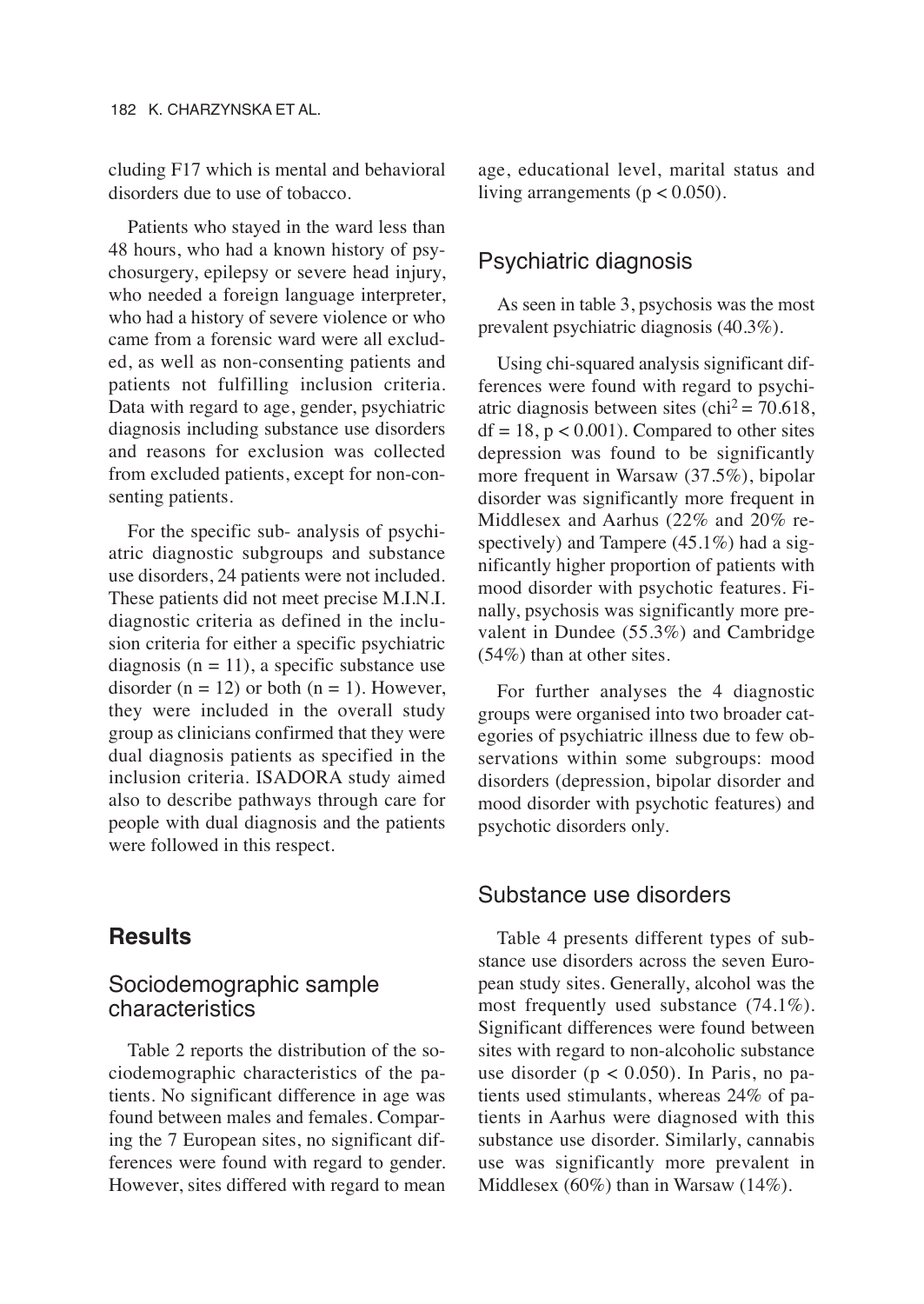| Sociodemographic characteristics of the study group ( $n = 352$ ) (in %*)<br>Table 2 |                                    |              |               |               |              |               |               |               |
|--------------------------------------------------------------------------------------|------------------------------------|--------------|---------------|---------------|--------------|---------------|---------------|---------------|
|                                                                                      | All sites                          | Aarhus       | Paris         | Tampere       | Dundee       | Warsaw        | Middlesex     | Cambridge     |
| Gender                                                                               |                                    |              |               |               |              |               |               |               |
| Male                                                                                 |                                    | 70.0         | 72.0          | 57.7          | 80.0         | 62.0          | $60.0$        | 72.0          |
|                                                                                      | $67.6$<br>(n = 238)                | $(n = 35)$   | $(n = 36)$    | $(n = 30)$    | $(n = 40)$   | $(n = 31)$    | $(n = 30)$    | $(n = 36)$    |
| Female                                                                               |                                    | 30.0         | 28.0          | 42.3          | 20.0         | 38.0          | 40.0          | 28.0          |
|                                                                                      | $32.4$<br>= 114)<br>$\overline{a}$ | $(n = 15)$   | $(n = 14)$    | $(n = 22)$    | $(n = 10)$   | $(n = 19)$    | $(n = 20)$    | $(n = 14)$    |
| Age                                                                                  |                                    |              |               |               |              |               |               |               |
| Mean                                                                                 | 37.4                               | 40.0         | 40.0          | 36.3          | 34.7         | 39.0          | 37.0          | 34.7          |
|                                                                                      | $(SD = 10.8)$                      | $(SD = 9.2)$ | $(SD = 10.6)$ | $(SD = 10.8)$ | $(SD = 9.9)$ | $(SD = 11.2)$ | $(SD = 12.2)$ | $(SD = 10.8)$ |
| Age groups                                                                           |                                    |              |               |               |              |               |               |               |
| 18-34                                                                                | 44.1                               | 28.0         | 38.0          | 51.9          | 51.2         | 36.0          | 50.0          | 54.0          |
|                                                                                      | $(n = 152)$                        | $(n = 14)$   | $(n = 19)$    | $(n = 27)$    | $(n = 22)$   | $(n = 18)$    | $(n = 25)$    | $(n = 27)$    |
| 35-65                                                                                | 55.9                               | 72.0         | 62.0          | 48.1          | 48.8         | 64.0          | $50.0$        | 46.0          |
|                                                                                      | 193)<br>$(n =$                     | $(n = 36)$   | $(n = 31)$    | $(n = 25)$    | $(n = 21)$   | $(n = 32)$    | $(n = 25)$    | $(n = 23)$    |
| Education                                                                            |                                    |              |               |               |              |               |               |               |
| Primary,                                                                             | 23.7                               | 32.0         | 25.0          | 34.6          | 21.4         | 6.8           | 42.0          | 0.0           |
| lower secondary                                                                      |                                    | $(n = 16)$   | $(n = 12)$    | $(n = 18)$    | $(n=9)$      | $(n = 4)$     | $(n = 21)$    | $(n = 0)$     |
| Upper secondary                                                                      | $(n = 80)$<br>52.8<br>$(n = 178)$  | 50.0         | 39.6          | 51.9          | 45.2         | $71.1\,$      | 42.0          | $70.0\,$      |
|                                                                                      |                                    | $(n = 25)$   | $(n = 19)$    | $(n = 27)$    | $(n = 19)$   | $(n = 32)$    | $(n = 21)$    | $(n = 35)$    |
| Post secondary,                                                                      | $23.4$<br>(n = 79)                 | 18.0         | 35.4          | 13.5          | 33.3         | 20.0          | 16.0          | 30.0          |
| tertiary                                                                             |                                    | $(n = 9)$    | $(n = 17)$    | $(n = 7)$     | $(n = 14)$   | $(n = 9)$     | $(n = 8)$     | $(n = 15)$    |
| Marital status                                                                       |                                    |              |               |               |              |               |               |               |
| Married                                                                              | 16.5                               | 10.0         | 19.1          | 26.9          | 16.7         | 30.6          | 4.0           | 0.8           |
|                                                                                      | $(n = 56)$<br>83.5                 | $(n = 5)$    | $(n=9)$       | $(n = 14)$    | $(n=7)$      | $(n = 15)$    | $(n = 2)$     | $(n = 4)$     |
| Single                                                                               |                                    | $90.0$       | $80.9\,$      | 73.1          | 83.3         | 69.4          | 96.0          | 92.0          |
|                                                                                      | 284)<br>$(n = 1)$                  | $(n = 45)$   | $(n = 38)$    | $(n = 38)$    | $(n = 35)$   | $(n = 34)$    | $(n = 48)$    | $(n = 46)$    |
| * % for valid data only.                                                             |                                    |              |               |               |              |               |               |               |

COMORBIDITY PATTERNS IN DUAL DIAGNOSIS ACROSS SEVEN EUROPEAN SITES 183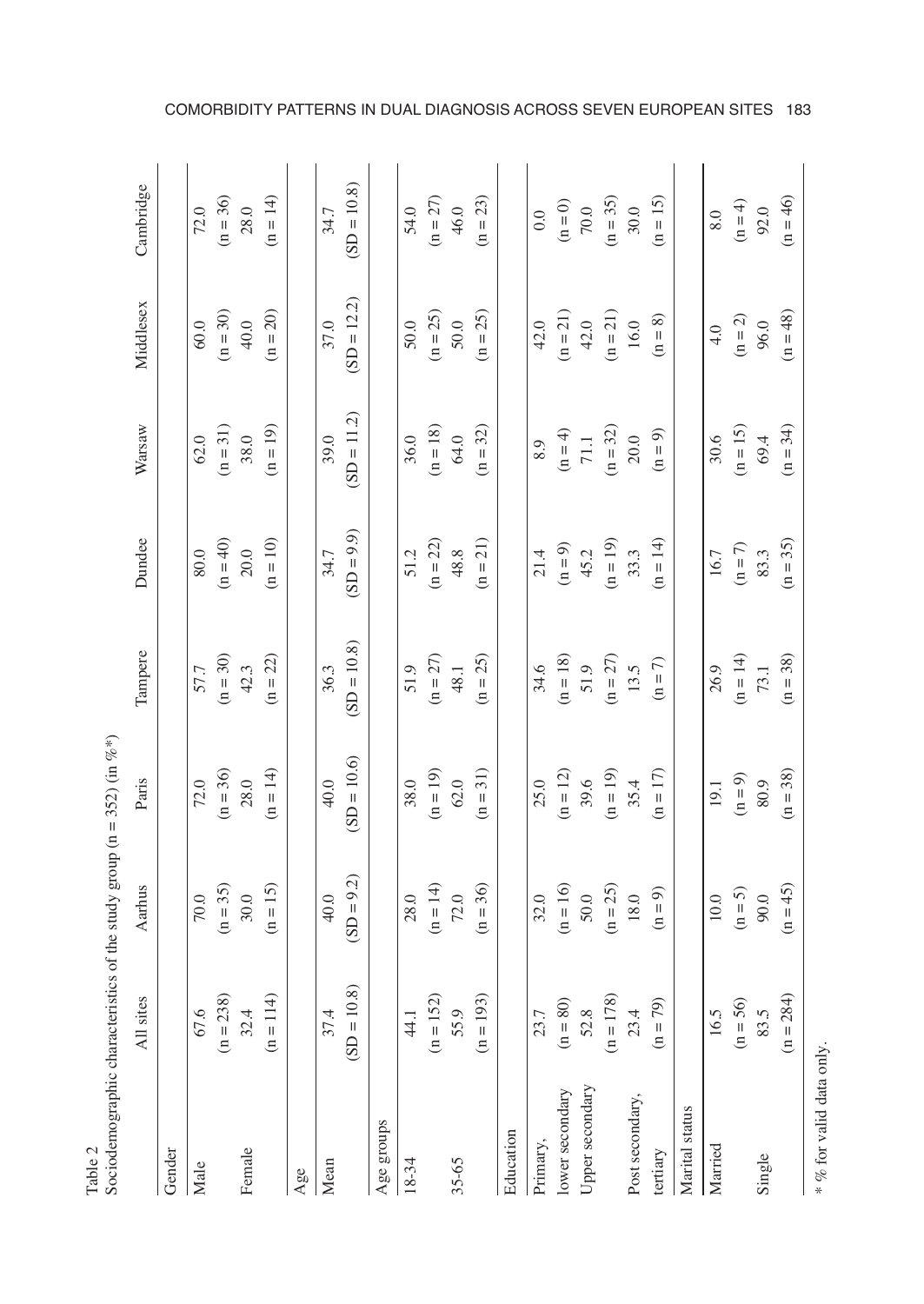| Psychiatric diagnosis across<br>Table 3       |                                |                    | seven European settings ( $n = 340$ ) (in %*) |                    |                    |                    |                    |                    |
|-----------------------------------------------|--------------------------------|--------------------|-----------------------------------------------|--------------------|--------------------|--------------------|--------------------|--------------------|
| Psychiatric<br>diagnosis                      | All sites                      | Aarhus             | Paris                                         | Tampere            | Dundee             | Warsaw             | Middlesex          | Cambridge          |
| Depression                                    | $(n = 80)$<br>23.5             | $(n = 8)$<br>16.0  | $(n = 15)$<br>31.8                            | $(n = 4)$<br>9.8   | $(n = 8)$<br>17.0  | $(n = 18)$<br>37.5 | $(n = 13)$<br>26.0 | $(n = 14)$<br>28.0 |
| Bipolar disorder                              | $(n = 44)$<br>$\frac{12.9}{2}$ | $(n = 10)$<br>20.0 | $(n = 7)$<br>15.9                             | $(n = 6)$<br>11.8  | $(n = 4)$<br>8.5   | $(n = 5)$<br>10.4  | $(n = 11)$<br>22.0 | $(n = 1)$<br>2.0   |
| Mood disorder with 23.2<br>psychotic features | $(n = 79)$                     | $(n = 9)$<br>18.0  | $(n = 3)$<br>6.8                              | $(n = 23)$<br>45.1 | $(n = 9)$<br>19.1  | $(n = 11)$<br>22.9 | $(n = 16)$<br>32.0 | $(n=8)$<br>16.0    |
| Psychosis                                     | (37)<br>40.3<br>$(n = 1)$      | $(n = 23)$<br>46.0 | $(n = 21)$<br>45.5                            | $(n = 17)$<br>33.3 | $(n = 25)$<br>55.3 | $(n = 14)$<br>29.2 | $(n = 10)$<br>20.0 | $(n = 27)$<br>54.0 |
|                                               |                                |                    |                                               |                    |                    |                    |                    |                    |

# Substance use disorders in psychiatric diagnostic groups

Alcohol was found to be the most commonly used substance in all M.I.N.I. diagnostic subgroups. In second place across all diagnostic subgroups was cannabis use. However, differences were found with regard to the third most frequently used substance for each diagnostic subgroup: tranquilizers and narcotics (heroin, morphine and methadone) were used by 11.3% of depressed patients, 18.2% of psychotic patients used narcotics (heroin, morphine, methadone), 20.5% of bipolar patients used cocaine and 11.4% of patients with mood disorder with psychotic features used tranquilizers.

Due to high overlap between different types of substance use disorders (39.5% of the sample used two or more psychoactive substances and as many as 8% used four different substances), for subsequent analyses, data were grouped into 3 broad substance misuse categories: alcohol use disorder, drug use disorders and combined alcohol/drug use disorders. Using this categorization, the most prevalent diagnosis in the sample was alcohol use disorder alone (42.7%), followed by alcohol/drug use disorders (34.8%) and drug use disorders alone (22.6%).

The crosstabs procedure was performed to assess if the prevalence of substance use disorders differed across diagnostic groups (table 5).

Significant differences between psychiatric diagnosis and patterns of substance use disorders were found (chi<sup>2</sup> =  $37.342$ , df = 8, p < 0.001). Alcohol misuse alone was the most common pattern in patients with depression and mood disorders with psychotic features (64.1% and 50.7% respectively) whereas use of a combination of alcohol and other substances was the most prevalent pattern among patients with bipolar disorder  $(53,7\%)$  and psychosis  $(36.6\%).$ 

% for valid data only.  $* \n%$  for valid data only.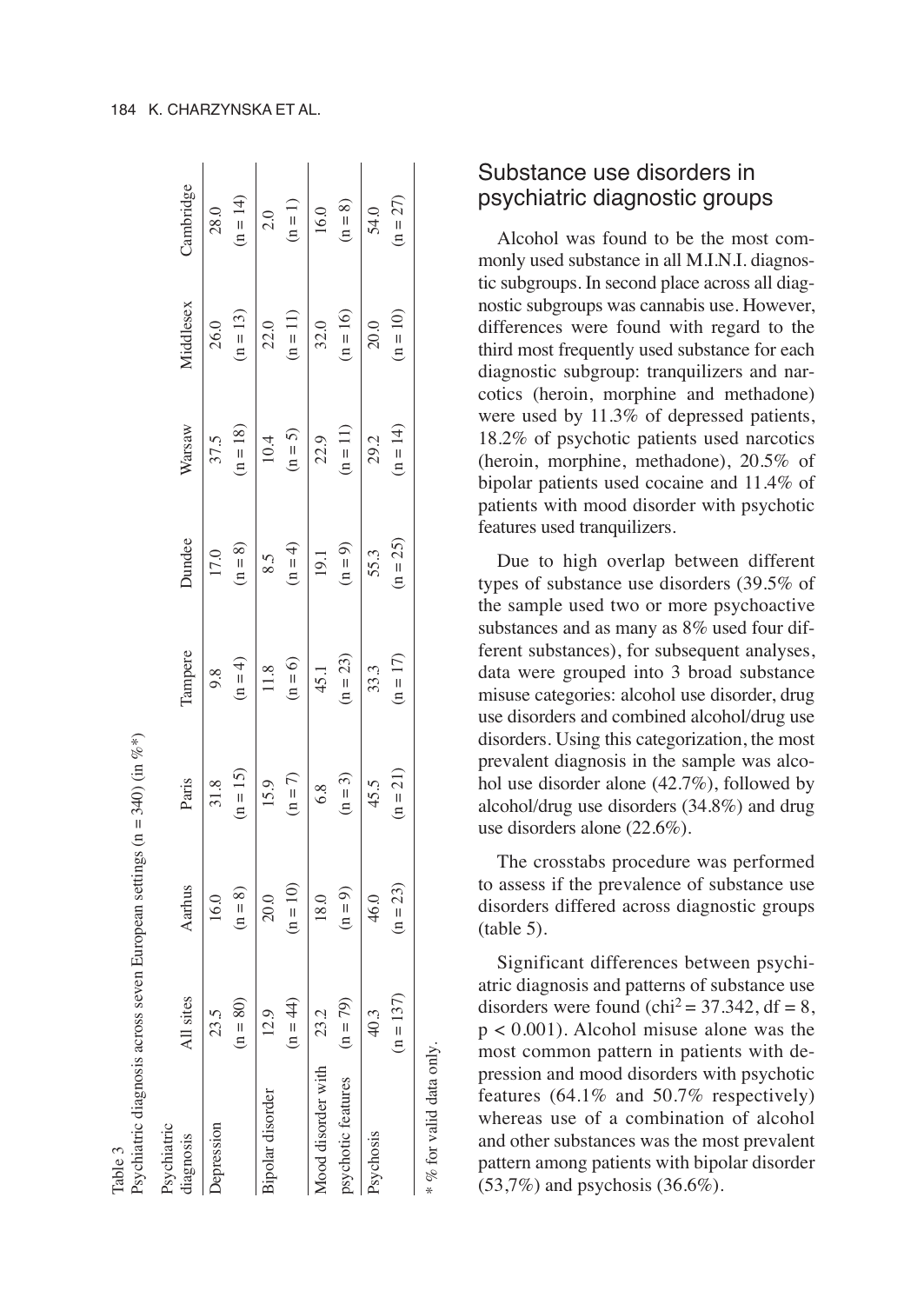| Substance use<br>disorder | All sites        | Aarhus               | Paris               | Tampere             | Dundee     | Warsaw              | Middlesex           | Cambridge  |
|---------------------------|------------------|----------------------|---------------------|---------------------|------------|---------------------|---------------------|------------|
| Alcohol                   | 74.1             | 80.0                 | $70.0$              | 69.2                | 70.0       | 82.0                | 76.0                | 72.0       |
|                           | $(n = 251)$      | $(n = 40)$           | $(n = 35)$          | $(n = 26)$          | $(n = 35)$ | $(n = 41)$          | $(n = 38)$          | $(n = 36)$ |
| Cannabis                  | 35.8             | 40.0                 | 34.0                | 23.1                | 32.0       | 14.0                | $60.0$              | 48.0       |
|                           | (1)<br>$(n = 1)$ | $\rm (n=20)$         | $(n = 16)$          | $(n = 11)$          | $(n = 13)$ | $(n = 7)$           | $(n = 30)$          | $(n = 24)$ |
| Narcotics                 | 13.6             | 20.0                 | 8.0                 | 13.5                | 10.0       | 0.8                 | 12.0                | 24.0       |
| (heroin, morphine,        | $(n = 46)$       | $\left( n=10\right)$ | $(n = 4)$           | $(n=5)$             | $(n=5)$    | $(n = 4)$           | $(n = 6)$           | $(n = 12)$ |
| methadone)                |                  |                      |                     |                     |            |                     |                     |            |
| Tranquilizers             | 12.5             | 14.0                 | 8.0                 | 38.5                | 0.0        | 22.0                | 0.0                 | 4.0        |
|                           | $(n = 42)$       | $(n=7)$              | $(n=3)$             | $(n = 19)$          | $(n=0)$    | $(n = 11)$          | $(n = 0)$           | $(n = 2)$  |
| Stimulants                | 12.2             | 24.0                 | 0.0                 | 13.5                | 12.0       | 0.8                 | 4.0                 | 24.0       |
|                           | $(n = 41)$       | $(n = 12)$           | $\left( n=0\right)$ | $(n=7)$             | $(n = 4)$  | $(n = 4)$           | $(n = 2)$           | $(n = 12)$ |
| Cocaine                   | 9.7              | 8.0                  | 10.0                | 0.0                 | 8.0        | 0.0                 | 30.0                | 12.0       |
|                           | $(n = 33)$       | $(n = 4)$            | $(n = 5)$           | $\left( n=0\right)$ | $(n = 3)$  | $(n = 0)$           | $(n = 15)$          | $(n = 6)$  |
| Hallucinogens             | $\overline{5}$ . | 2.0                  | 4.0                 | 0.0                 | 8.0        | 2.0                 | 6.0                 | 14.0       |
|                           | $(n = 18)$       | $(n = 1)$            | $\left( n=2\right)$ | $(n = 0)$           | $(n=3)$    | $(n = 1)$           | $(n = 3)$           | $(n=7)$    |
| Inhalants                 | 0.9              | 2.0                  | 0.0                 | 1.9                 | 0.0        | 0.0                 | 0.0                 | 2.0        |
|                           | 3)<br>$\equiv$   | $(n = 1)$            | $\left( n=0\right)$ | $(n = 1)$           | $(n = 0)$  | $\left( n=0\right)$ | $\left( n=0\right)$ | $(n = 1)$  |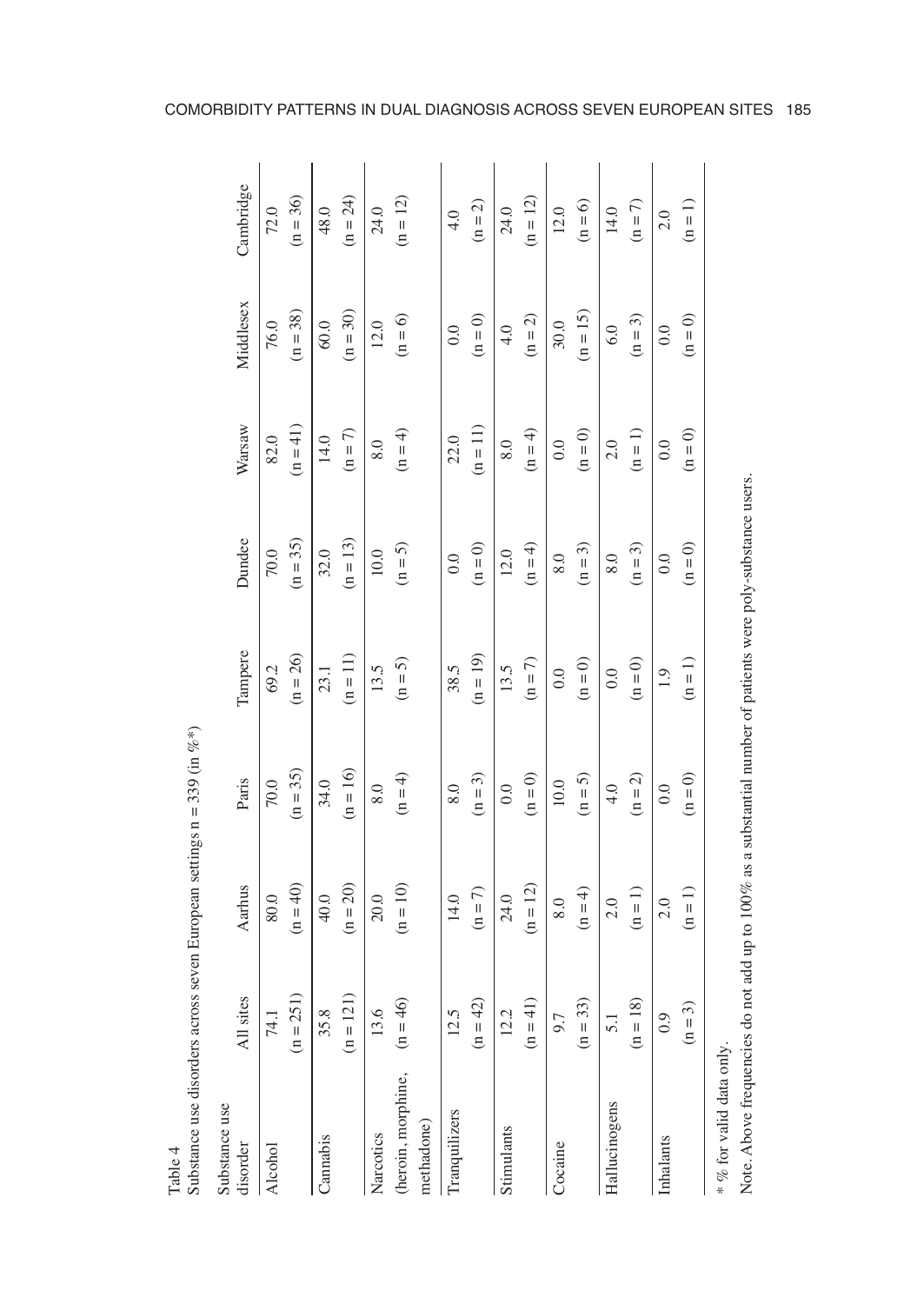|             |                    |             | Substance use disorder |                  | Total       |
|-------------|--------------------|-------------|------------------------|------------------|-------------|
|             |                    | Alcohol     | Drug                   | $Alcohol + drug$ |             |
|             | Depression         | 64.1        | 15.4                   | 20.5             | 100.0       |
|             |                    | $(n = 51)$  | $(n = 12)$             | $(n = 16)$       | $(n = 79)$  |
|             | Bipolar disorder   | 31.7        | 14.6                   | 53.7             | 100.0       |
| Psychiatric |                    | $(n = 13)$  | $(n = 6)$              | $(n = 23)$       | $(n = 42)$  |
| diagnosis   | Mood disorder with | 50.7        | 13.3                   | 36.0             | 100.0       |
|             | psychotic features | $(n = 37)$  | $(n = 10)$             | $(n = 26)$       | $(n = 73)$  |
|             | Psychosis          | 29.1        | 34.3                   | 36.6             | 100.0       |
|             |                    | $(n = 39)$  | $(n = 46)$             | $(n = 49)$       | $(n = 134)$ |
|             | Total              | 42.7        | 22.6                   | 34.8             | 100.0       |
|             |                    | $(n = 140)$ | $(n = 74)$             | $(n = 114)$      | $(n = 328)$ |

#### Table 5

Patients with substance use disorders by diagnosis ( $n = 328$ ) (in  $\%^*$ )

\* % for valid data only.

# Comorbidity patterns in dual diagnostic patients and investigations of associations between these patterns and demographic variables

Based upon an assessment of the participants' history of substance use disorder and psychiatric illness, they were allocated to one of the six comorbidity groups (table 6). Comorbidity of alcohol use disorder and mood disorder was the most frequently identified pattern (30.8%).

Univariate analyses examining associations between patient characteristics and type of comorbidity pattern are summarized in table 7. The comorbidity subgroups differed significantly with regard to three variables only: gender, age and site  $(p < 0.050)$ . With regard to gender, comorbidity of alcohol use disorder and mood disorders was generally found to be more prevalent among

 $F_{\text{max}}$  are  $F_{\text{max}}$   $V_{\text{e}}$   $V_{\text{e}}$   $V_{\text{e}}$   $V_{\text{e}}$   $V_{\text{e}}$   $V_{\text{e}}$   $V_{\text{e}}$   $V_{\text{e}}$   $V_{\text{e}}$   $V_{\text{e}}$   $V_{\text{e}}$   $V_{\text{e}}$   $V_{\text{e}}$   $V_{\text{e}}$   $V_{\text{e}}$   $V_{\text{e}}$   $V_{\text{e}}$   $V_{\text{e}}$   $V_{\text{e}}$   $V_{\text{e$ 

|                      |                                | <b>Fiequelly</b> | vanu Percent |
|----------------------|--------------------------------|------------------|--------------|
| Comorbidity patterns | Alcohol + mood disorder        | 101              | 30.8         |
|                      | $Alcohol + pychosis$           | 39               | 11.9         |
|                      | $Drug + mood$ disorder         | 28               | 8.5          |
|                      | $Drug + psychosis$             | 46               | 14.0         |
|                      | $Alcohol/drug + mood disorder$ | 65               | 19.8         |
|                      | $Alcohol/drug + pychosis$      | 49               | 14.9         |
|                      | Total                          | 328              | 100.0        |

#### Table 6 Frequency of comorbidity patterns  $(n = 328)$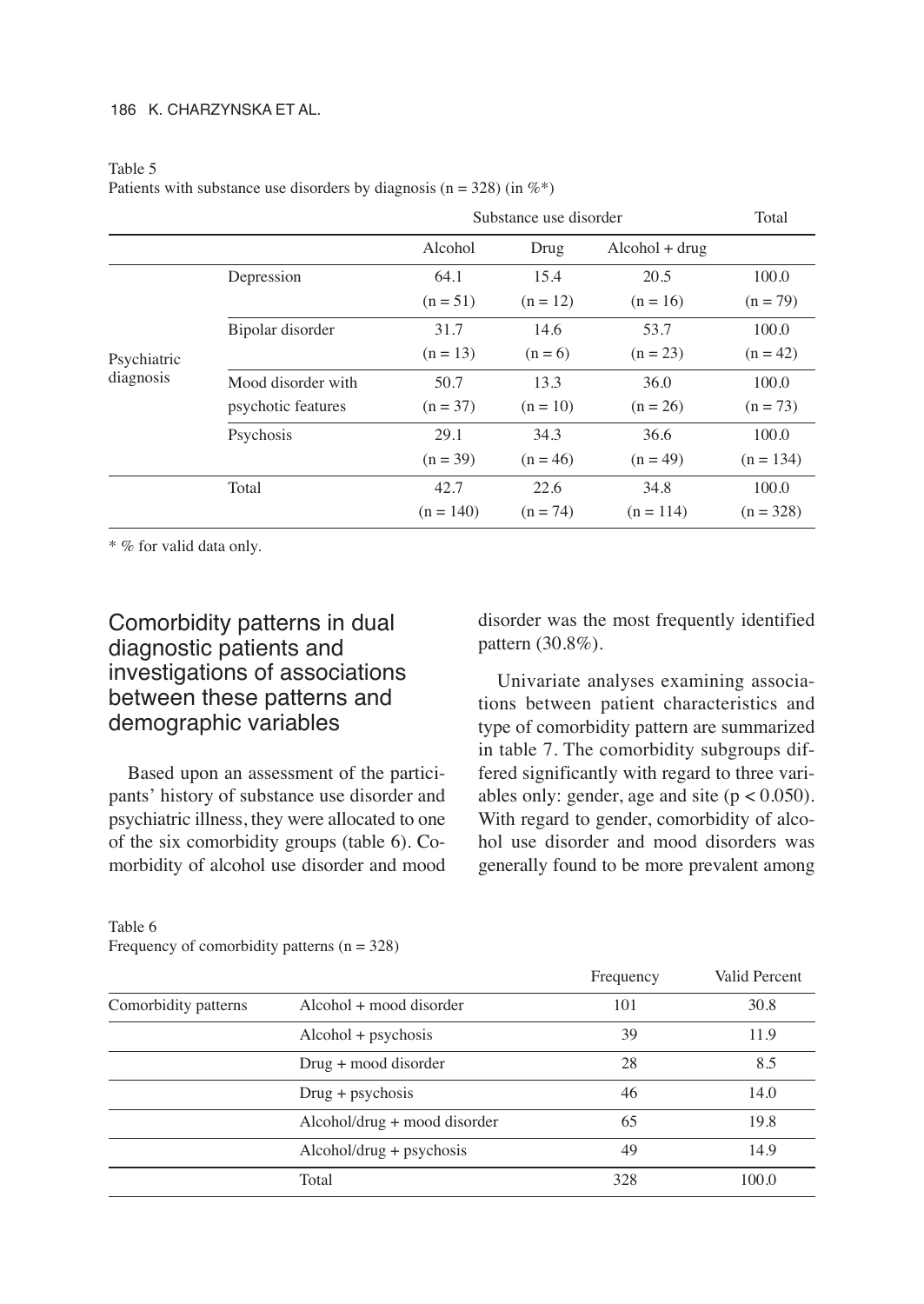|                          | In the sequence of the parameter state of the sequence of the sequence of the sequence of the sequence of $\frac{1}{2}$ or $\frac{1}{2}$ or $\frac{1}{2}$ or $\frac{1}{2}$ or $\frac{1}{2}$ or $\frac{1}{2}$ or $\frac{1}{2}$ or $\frac{1}{2}$ or $\frac{1}{2}$ o |                                          |                                                |                                               |                                                   |                                                  |           |            |
|--------------------------|-------------------------------------------------------------------------------------------------------------------------------------------------------------------------------------------------------------------------------------------------------------------|------------------------------------------|------------------------------------------------|-----------------------------------------------|---------------------------------------------------|--------------------------------------------------|-----------|------------|
|                          | mood disorder $(\%)$<br>(n = 101)<br>Alcohol +                                                                                                                                                                                                                    | psychosis (%)<br>Alcohol +<br>$(n = 39)$ | $Drug + mood$<br>disorder $(\%)$<br>$(n = 28)$ | psychosis (%)<br>$(n = 46)$<br>$Dm\ddot{g}$ + | mood disorder (%)<br>Alcohol/drug +<br>$(n = 65)$ | Alcohol/drug +<br>psychosis $(\%)$<br>$(n = 49)$ | p         | Cramer's V |
| Gender                   |                                                                                                                                                                                                                                                                   |                                          |                                                |                                               |                                                   |                                                  |           |            |
| Male                     | 25.8                                                                                                                                                                                                                                                              | 12.7                                     | 6.3                                            | 15.4                                          | 21.3                                              | 18.6                                             | 0.004     | 0.229      |
|                          | 57)<br>$(n =$                                                                                                                                                                                                                                                     | $(n = 28)$                               | $(n = 14)$                                     | $(n = 34)$                                    | $(n = 47)$                                        | $(n = 41)$                                       |           |            |
| Female                   | $\overline{4}$                                                                                                                                                                                                                                                    | 10.3                                     | 13.1                                           | 11.2                                          | 16.8                                              | 7.5                                              |           |            |
|                          | (44)<br>$(n =$                                                                                                                                                                                                                                                    | $(n = 11)$                               | $(n = 14)$                                     | $(n = 12)$                                    | $(n = 18)$                                        | $\left( n=8\right)$                              |           |            |
| Age                      |                                                                                                                                                                                                                                                                   |                                          |                                                |                                               |                                                   |                                                  |           |            |
| 18-34                    |                                                                                                                                                                                                                                                                   | 12.7                                     | 6.3                                            | 17.6                                          | 25.4                                              | 22.5                                             | $< 0.001$ | 0.342      |
|                          | $15.5$<br>(n = 22)<br>43.2                                                                                                                                                                                                                                        | $\left( n=18\right)$                     | $(n=9)$                                        | $(n = 25)$                                    | $(n = 36)$                                        | $(n = 32)$                                       |           |            |
| 35-65                    |                                                                                                                                                                                                                                                                   | 10.9                                     | $10.4\,$                                       | 10.9                                          | 15.8                                              | 8.7                                              |           |            |
|                          | 79)<br>$(n =$                                                                                                                                                                                                                                                     | $(n = 20)$                               | $(n = 19)$                                     | $(n = 20)$                                    | $(n = 29)$                                        | $(n = 16)$                                       |           |            |
| Marital status           |                                                                                                                                                                                                                                                                   |                                          |                                                |                                               |                                                   |                                                  |           |            |
| Married                  | 46.8                                                                                                                                                                                                                                                              | $10.6$                                   | 12.8                                           | 6.4                                           | 14.9                                              | 8.5                                              | ns        |            |
|                          | $(n = 22)$                                                                                                                                                                                                                                                        | $(n = 5)$                                | $(n = 6)$                                      | $(n=3)$                                       | $(n = 7)$                                         | $(n = 4)$                                        |           |            |
| Single                   | $\infty$<br>28                                                                                                                                                                                                                                                    | 11.3                                     | 7.7                                            | 15.3                                          | $20.8$                                            | 16.1                                             |           |            |
|                          | $(n = 79)$                                                                                                                                                                                                                                                        | $(n = 31)$                               | $(n = 21)$                                     | $(n = 42)$                                    | $(n = 57)$                                        | $(n = 44)$                                       |           |            |
| Living arrangements      |                                                                                                                                                                                                                                                                   |                                          |                                                |                                               |                                                   |                                                  |           |            |
| With family,             | 36.0                                                                                                                                                                                                                                                              | 11.2                                     | $\overline{8.1}$                               | 14.3                                          | 20.5                                              | 9.9                                              | ns        |            |
| friends                  | 58)<br>$(n =$                                                                                                                                                                                                                                                     | $(n = 18)$                               | $(n = 13)$                                     | $(n = 23)$                                    | $(n = 33)$                                        | $(n = 16)$                                       |           |            |
| Alone or other           | C)<br>25                                                                                                                                                                                                                                                          | 12.7                                     | 9.0                                            | 13.9                                          | 18.7                                              | 19.9                                             |           |            |
|                          | 43)<br>$\equiv$                                                                                                                                                                                                                                                   | $(n = 21)$                               | $(n = 15)$                                     | $(n = 23)$                                    | $(n = 31)$                                        | $(n = 33)$                                       |           |            |
| * % for valid data only. |                                                                                                                                                                                                                                                                   |                                          |                                                |                                               |                                                   |                                                  |           |            |

Table 7<br>Relationships between patients' characteristics and types of comorbidity patterns (n = 328) (in  $\%^*$ ) Relationships between patients' characteristics and types of comorbidity patterns (n = 328) (in  $%$ \*)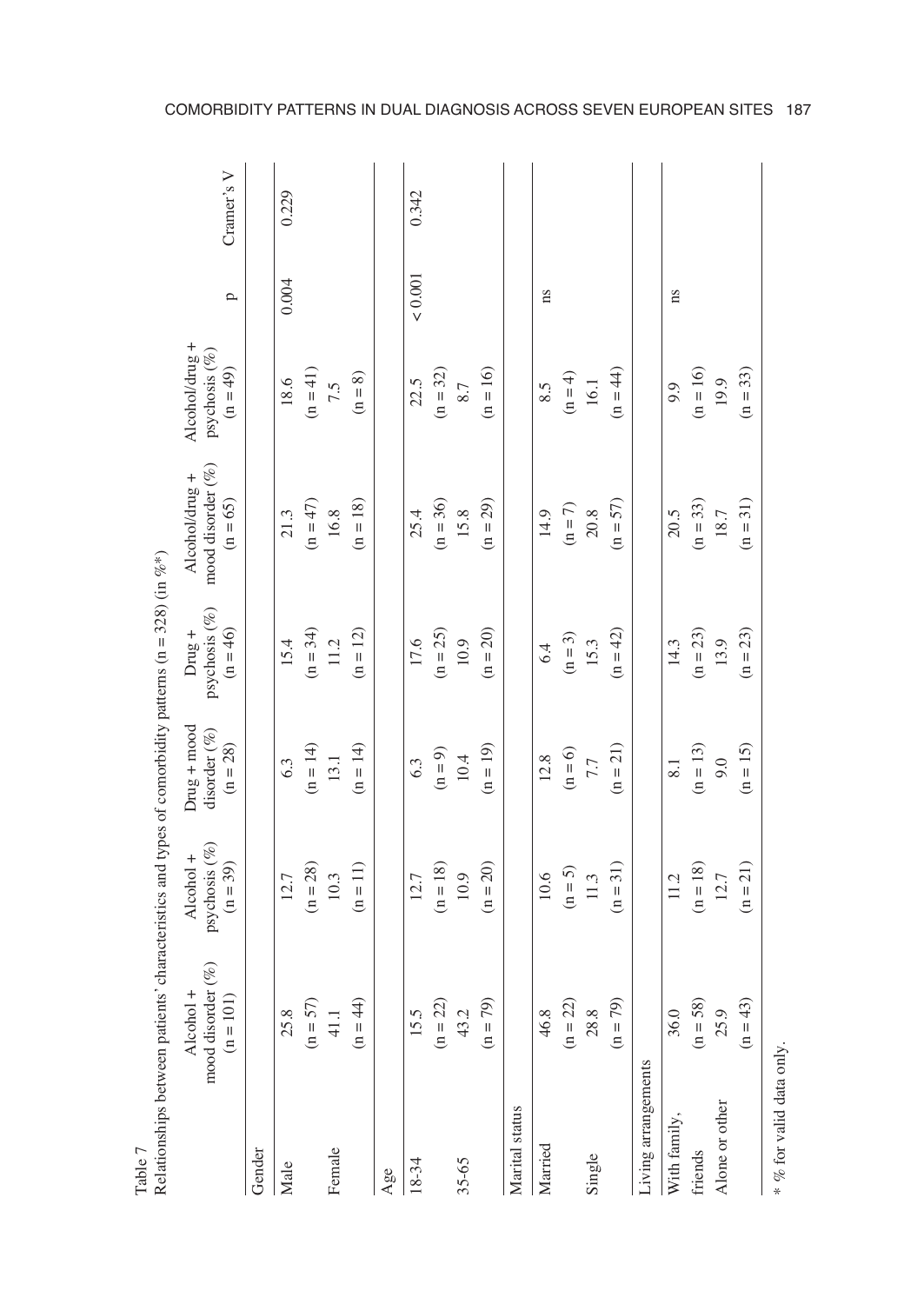| Table 7                  |                                                         |                                          |                                                |                                               | Relationships between patients' characteristics and types of comorbidity patterns (n = 328) (in %*) (continuation) |                                               |              |            |
|--------------------------|---------------------------------------------------------|------------------------------------------|------------------------------------------------|-----------------------------------------------|--------------------------------------------------------------------------------------------------------------------|-----------------------------------------------|--------------|------------|
|                          | mood disorder $(\%)$<br>Alcohol +<br>101)<br>$\equiv$ n | psychosis (%)<br>Alcohol +<br>$(n = 39)$ | $Drug + mood$<br>disorder $(\%)$<br>$(n = 28)$ | psychosis (%)<br>$(n = 46)$<br>$Dm\ddot{g}$ + | mood disorder $(\%)$<br>Alcohol/drug +<br>$(n = 65)$                                                               | Alcohol/drug +<br>psychosis (%)<br>$(n = 49)$ | p            | Cramer's V |
| Education degree         |                                                         |                                          |                                                |                                               |                                                                                                                    |                                               |              |            |
| Primary,                 | 25.7                                                    | 8.1                                      | $\overline{8.1}$                               | 20.3                                          | 21.6                                                                                                               | 16.2                                          | ns           |            |
| lower secondary          | $(n = 19)$                                              | $(n = 6)$                                | $(n = 6)$                                      | $(n = 15)$                                    | $(n = 16)$                                                                                                         | $(n=12)$                                      |              |            |
| Upper secondary          | 32.9                                                    | 9.4                                      | $10.6\,$                                       | 12.9                                          | 18.8                                                                                                               | 15.3                                          |              |            |
|                          | 56)<br>$(n = 1)$                                        | $(n = 16)$                               | $(n = 18)$                                     | $(n = 22)$                                    | $(n = 32)$                                                                                                         | $(n = 26)$                                    |              |            |
| Post secondary,          | 32.0                                                    | 20.0                                     | 4.0                                            | 9.3                                           | 21.3                                                                                                               | 13.3                                          |              |            |
| tertiary                 | 24)<br>$(n =$                                           | $(n = 15)$                               | $(n = 3)$                                      | $(n = 7)$                                     | $(n = 16)$                                                                                                         | $(n = 10)$                                    |              |            |
| Site                     |                                                         |                                          |                                                |                                               |                                                                                                                    |                                               |              |            |
| Aarhus                   | 38.0                                                    | 8.0                                      | 4.0                                            | 16.0                                          | 12.0                                                                                                               | 22.0                                          |              |            |
|                          | $(n = 19)$                                              | $(n = 4)$                                | $(n = 2)$                                      | $(n = 8)$                                     | $(n = 6)$                                                                                                          | $(n = 11)$                                    | ${}_{0.001}$ | 0.199      |
| Paris                    | 27.3                                                    | 18.2                                     | $11.4\,$                                       | 15.9                                          | 15.9                                                                                                               | 11.4                                          |              |            |
|                          | $(n = 12)$                                              | $(n = 8)$                                | $(n = 5)$                                      | $(n = 7)$                                     | $(n = 7)$                                                                                                          | $(n = 5)$                                     |              |            |
| Tampere                  | $\ddot{\Omega}$<br>$\mathfrak{L}$                       | 6.7                                      | 8.9                                            | 13.3                                          | 33.3                                                                                                               | 15.6                                          |              |            |
|                          | $\Xi$<br>$(n =$                                         | $(n = 3)$                                | $(n = 4)$                                      | $(n = 6)$                                     | $(n = 15)$                                                                                                         | $(n = 7)$                                     |              |            |
| Dundee                   | $\overline{a}$<br>$\overline{21}$                       | 26.2                                     | 2.4                                            | 19.0                                          | 16.7                                                                                                               | 14.3                                          |              |            |
|                          | $(n=9)$                                                 | $(n = 10)$                               | $(n = 1)$                                      | $(n = 8)$                                     | $(n=7)$                                                                                                            | $(n = 5)$                                     |              |            |
| Warsaw                   | œ.<br>45                                                | 18.8                                     | 6.3                                            | 10.4                                          | 18.8                                                                                                               | 0.0                                           |              |            |
|                          | $\widetilde{\mathfrak{L}}$<br>$(n = 1)$                 | $\left( n=9\right)$                      | $(n = 3)$                                      | $(n = 5)$                                     | $(n=9)$                                                                                                            | $\left( n=0\right)$                           |              |            |
| Middlesex                | $\ddot{\circ}$<br>$\overline{30}$                       | 0.0                                      | 18.0                                           | 6.0                                           | 32.0                                                                                                               | 14.0                                          |              |            |
|                          | $(n = 15)$                                              | $(n = 0)$                                | $(n = 9)$                                      | $(n = 3)$                                     | $(n = 16)$                                                                                                         | $(n=7)$                                       |              |            |
| Cambridge                | $\tilde{\mathcal{O}}$<br>28                             | 8.2                                      | 8.2                                            | 18.4                                          | 10.2                                                                                                               | 26.5                                          |              |            |
|                          | $(n = 14)$                                              | $(n = 4)$                                | $(n = 4)$                                      | $(n = 9)$                                     | $(n = 5)$                                                                                                          | $(n = 13)$                                    |              |            |
| * % for valid data only. |                                                         |                                          |                                                |                                               |                                                                                                                    |                                               |              |            |

188 K. CHARZYNSKA ET AL.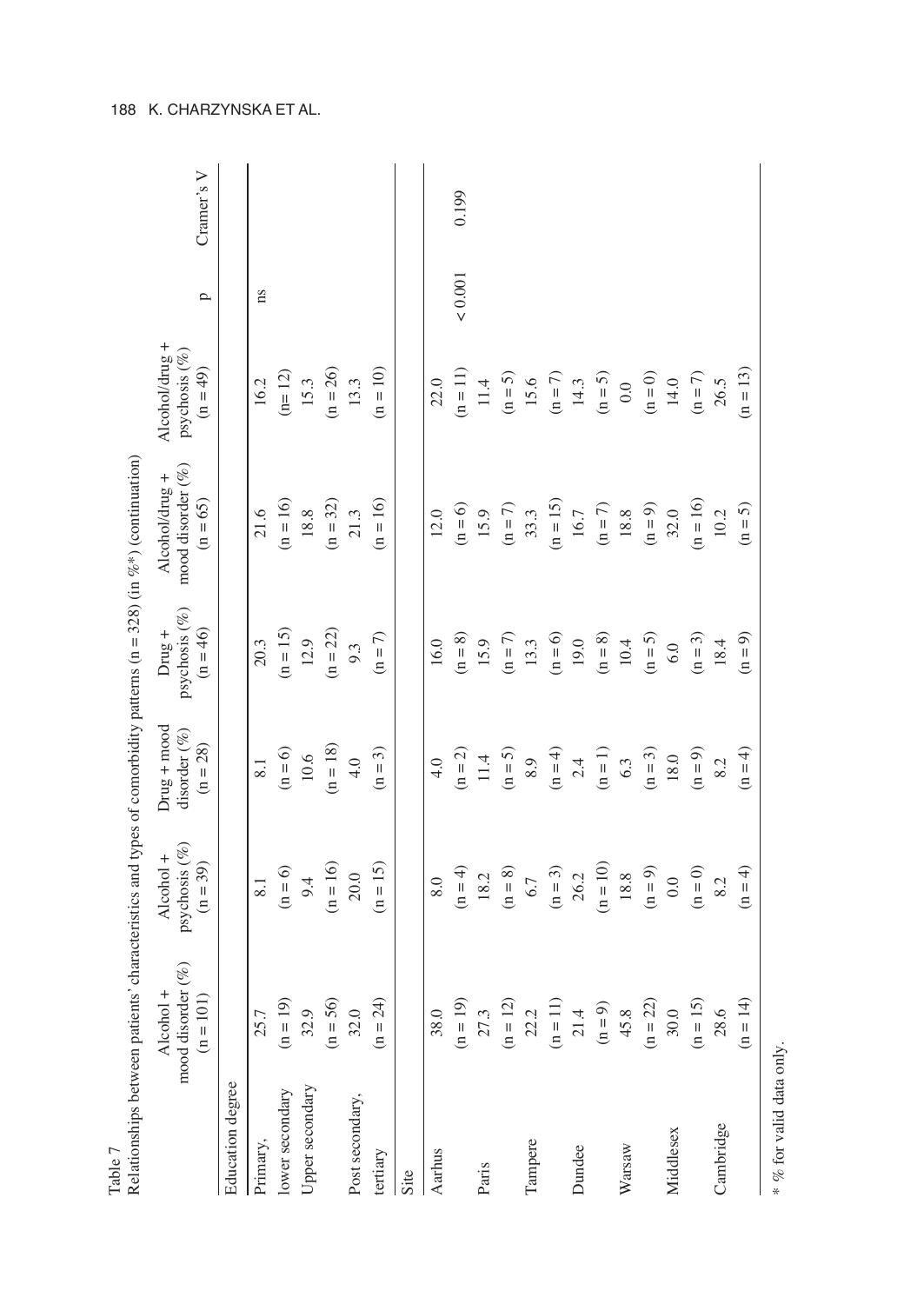females  $(41.1\%)$  than males  $(25.8\%)$ . In contrast, drug/alcohol use disorder combined with psychosis was found significantly more often among males (18.6%) than females (7.5%). With regard to age, comorbidity of alcohol use disorder and mood disorders was most prevalent in the 35-65 age group  $(43.2\%)$ . In the younger age group  $( $35$$ years) drug/alcohol use disorder and mood disorder was the most frequent diagnosis (25.4%). With regard to site, comorbidity of alcohol use and mood disorder was found to be more frequent in Aarhus and Warsaw than at the other European sites. Alcohol/drug use disorder and mood disorders occurred more frequently in Middlesex and Tampere.

## **Discussion**

Most studies of dual diagnosis explore prevalence of comorbidity and its characteristics among patients with mental illness. As a result, the current findings concerning prevalence of different types of both substance use disorders and mental illnesses among dual diagnosis patients may differ from those in other studies.

In the present study mood disorder was more frequent than psychotic disorder (59.6% and 40.3%, respectively), whereas Graham *et al.*<sup>17</sup> showed prevalence rates of 69.6% and 30.3% for psychosis and mood disorder respectively.

Similar to other studies<sup>2,18</sup> alcohol was found to be the most commonly used substance, followed by cannabis. Although in other studies cocaine is reported to be the third most frequently used substance<sup>7,17</sup>, in the present study, narcotics (heroin, morphine and methadone) came in the third place.

The prevalence of alcohol and cannabis use disorder among patients with psychosis (65.7% and 47.4%, respectively) in this study demonstrates slightly higher rates than in other studies (19). Studies by Grant *et al.*<sup>20</sup> and Hasin *et al.*<sup>21</sup> show that the ratio of drug use disorders to alcohol use disorders among patients with depression is 0.42 (17% used drugs and 40% alcohol). The same ratio value was found in the present study, with 36% using drugs and 85% alcohol. For patients with bipolar disorder, the order of the substances most frequently used was consistent with the findings by the Baethge *et al.*22.

As indicated above, due to overlap between different types of substance use disorders, the present sample was divided into 3 subgroups: alcohol disorder only (42.7%), drug use disorder only (34.8%), and alcohol/drug use disorder (22.6%). Similar prevalence rates in the same diagnostic groups have been observed in other studies<sup>10,19</sup>, with approximately 30% of the patients with an alcohol use disorder only, 30% with a drug use disorder only and 30% with combined alcohol/ drug use disorders.

To the best of our knowledge, no prior studies have used a similar methodology to examine comorbidity patterns within psychiatric inpatients. Thus differences in findings between this and other studies may be due to study methods including recruitment and the nature of the cohort population. In the present study, combined alcohol use disorder and mood disorder was the most prevalent comorbidity pattern (30.8%). Furthermore, a combination of mood disorder with either alcohol use disorder or drug use disorder was more common among females and older participants. Meantime, comorbidity of alcohol/drug use disorder with mood disorder and alcohol/drug use disorder with psychosis were more frequent among males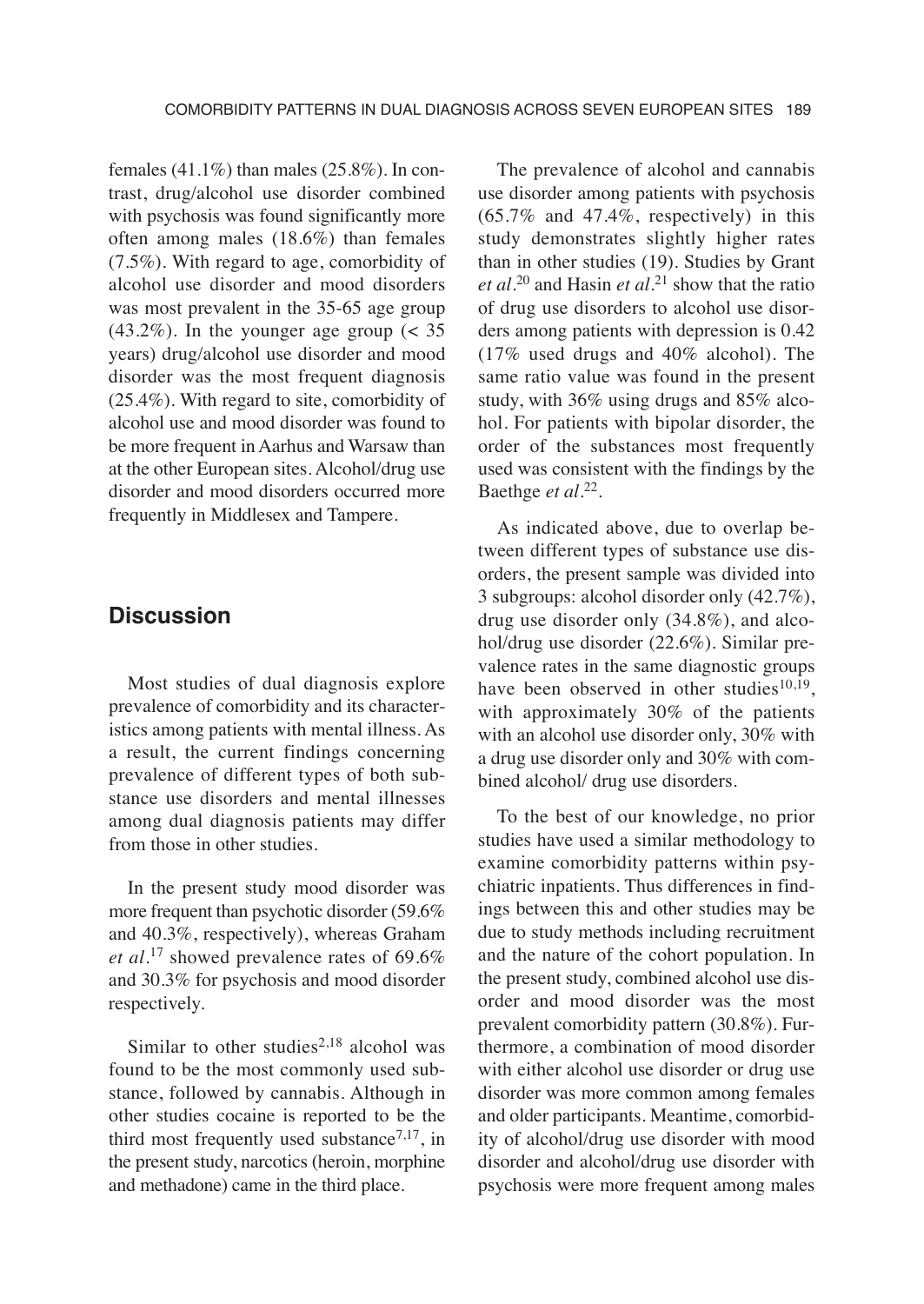and in the younger age group. These results are not surprising as males generally are more prone to risk behaviours, including risky use of psychoactive substances. With regard to age, one possible explanation may be that more severe comorbidity patterns may be associated with a higher mortality rate. As a consequence, more severe patterns are less prevalent in older age groups. It is also possible that patterns of substance use evolve with age, with less severe patterns becoming more common with age, or that a generational effect is being observed, with the younger generations having a more severe substance use pattern.

Interesting differences were found across the seven European study sites with regard to different comorbidity patterns. Generally, substance use disorders without concurrent alcohol misuse were less common in Warsaw than at any other site. This is consistent with EMCDDA findings $^{23}$ , which revealed that non-alcoholic substances are used less frequently in Poland than in any other country participating in the ISADORA study.

Concurrent alcohol use disorder and mood disorder was also high at Aarhus whilst Tampere observed lower rates of alcohol use disorder with mood disorder and combined alcohol use disorder and psychosis. Normally, outpatient substance use services in Denmark are separated from psychiatric services. However, this site has an emergency department with extensive services for alcohol detoxification, which no doubt influenced current results. Similarly, in Tampere, the findings may be influenced by the fact that patients with drug use disorders are treated at psychiatric hospitals, whereas people with alcohol use disorder alone generally are guided to out-patient treatment, regardless of their mental health status.

The results of the current study should be interpreted with some caution due to the following limitations. Firstly, comorbidity was assessed within inpatient treatment populations which tend to include more complex cases. Therefore findings are not generalisable to samples within the general dual diagnosis population, in ambulatory services or to those with no contact with the mental health care system. Secondly, given our sample size, some prevalence estimates lack precision. Additionally, limited sample size is a reason for caution. Thirdly, the study compares the prevalence of comorbidity from samples drawn from centers in seven European countries; caution should be exercised when interpreting results, as geographic variation has been found when comparing samples from the seven sites with regard to age, education, marital status and living arrangements.

The present study provides clinically relevant information on patterns of substance abuse in patients with severe mental illness in Europe. Results underline the need to understand this population and acknowledge the heterogeneous nature of their presentation. Further studies are needed to help us understand the nature of such condition and its appropriate treatment modalities that are individually based and biopsyhosocial in approach.

#### **Acknowledgements**

The Integrated Services Aimed at Dual Diagnosis and Optimal Recovery from Addiction (ISADORA) study was supported by the European Commission, the Fith Frame work Programme, Cordis FP5 (Project QLG4-CT-2002-00911).